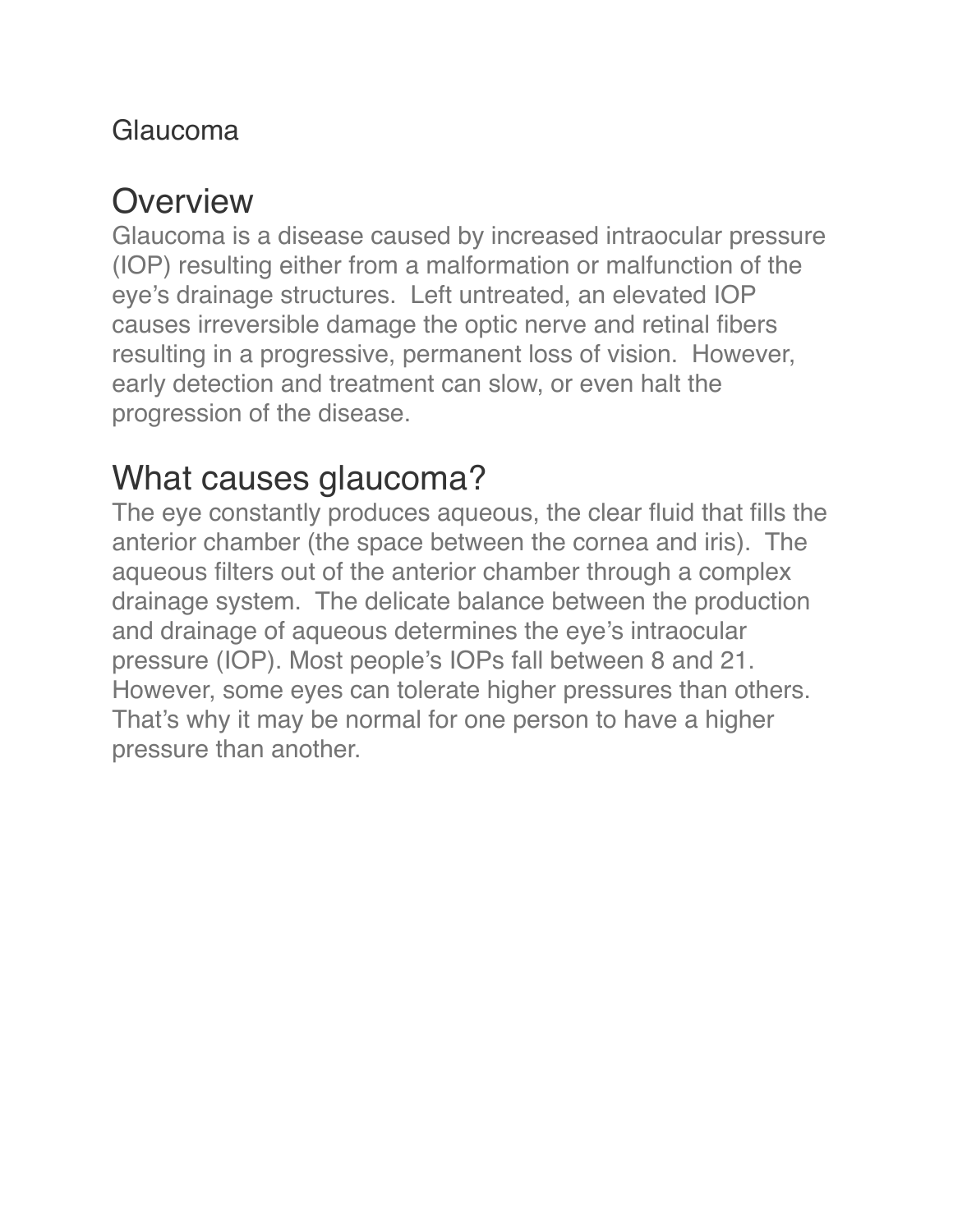## Common types of glaucoma

#### *Open Angle*

Open angle (also called chronic open angle or primary open angle) is the most common type of glaucoma. With this type, even though the anterior structures of the eye appear normal, aqueous fluid builds within the anterior chamber, causing the IOP to become elevated. Left untreated, this may result in permanent damage of the optic nerve and retina. Eye drops are generally prescribed to lower the eye pressure. In some cases, surgery is performed if the IOP cannot be adequately controlled with medical therapy.

#### *Acute Angle Closure*

Only about 10% of the population with glaucoma has this type. Acute angle closure occurs because of an abnormality of the structures in the front of the eye. In most of these cases, the space between the iris and cornea is more narrow than normal, leaving a smaller channel for the aqueous to pass through. If the flow of aqueous becomes completely blocked, the IOP rises sharply, causing a sudden angle closure attack.

While patients with open angle glaucoma don't typically have symptoms, those with angle closure glaucoma may experience severe eye pain accompanied by nausea, blurred vision, rainbows around lights, and a red eye. This problem is an emergency and should be treated by an ophthalmologist immediately. If left untreated, severe and permanent loss of vision will occur in a matter of days.

#### *Secondary Glaucoma*

This type occurs as a result of another disease or problem within the eye such as: inflammation, trauma, previous surgery, diabetes, tumor, and certain medications. For this type, both the glaucoma and the underlying problem must be treated.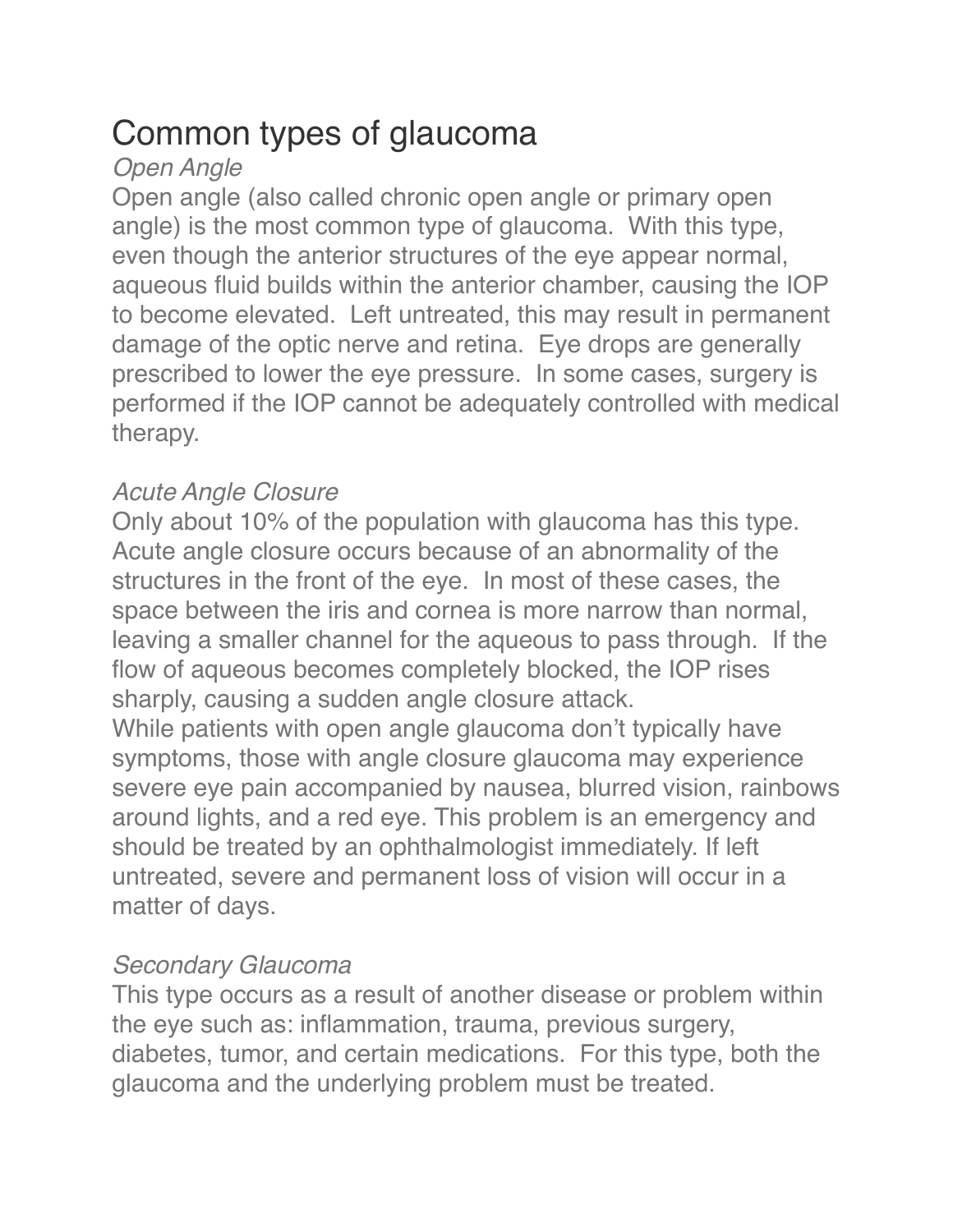#### Congenital Glaucoma

This is a rare type of glaucoma that is generally seen in infants. In most cases, surgery is required.

## Signs and Symptoms

Glaucoma is an insidious disease because it rarely causes symptoms. Detection and prevention are only possible with routine eye examinations. However, certain types, such as angle closure and congenital, do cause symptoms.

## Angle Closure (emergency)

- Sudden decrease of vision
- Extreme eye pain
- Headache
- Nausea and vomiting
- Glare and light sensitivity

# **Congenital**

- Tearing
- Light sensitivity
- Enlargement of the cornea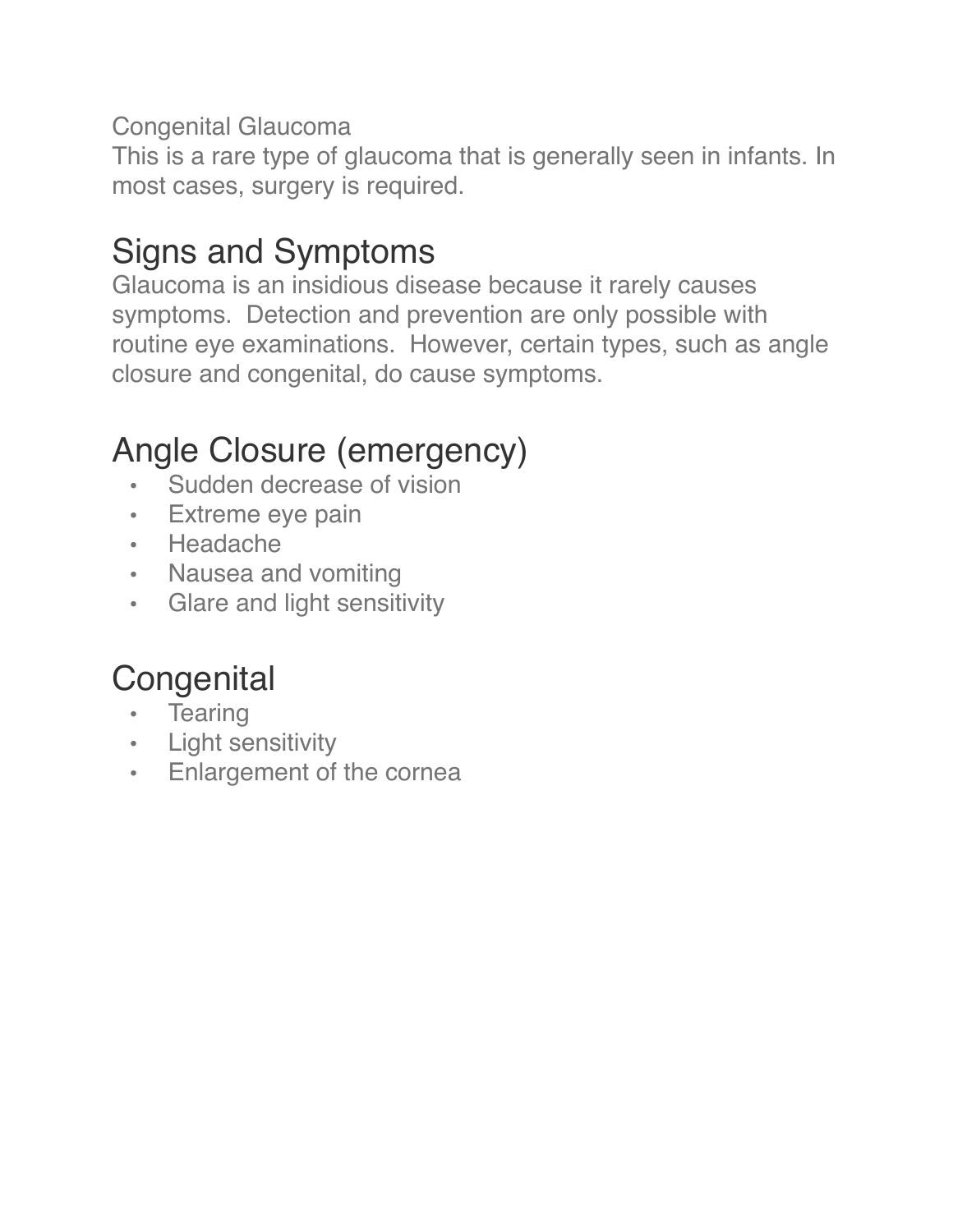## Detection and Diagnosis

Because glaucoma does not cause symptoms in most cases, those who are 40 or older should have an annual examination including a measurement of the intraocular pressure. Those who are glaucoma suspects may need additional testing.

The glaucoma evaluation has several components. In addition to measuring the intraocular pressure, the doctor will also evaluate the health of the optic nerve (ophthalmoscopy), test the peripheral vision (visual field test), and examine the structures in the front of the eye with a special lens (gonioscopy) before making a diagnosis.

The doctor evaluates the optic nerve and grades its health by noting the cup to disc ratio. This is simply a comparison of the cup (the depressed area in the center of the nerve) to the entire diameter of the optic nerve. As glaucoma progresses, the area of cupping, or depression, increases. Therefore, a patient with a higher ratio has more damage.

The progression of glaucoma is monitored with a visual field test. This test maps the peripheral vision, allowing the doctor to determine the extent of vision loss from glaucoma and a measure of the effectiveness of the treatment. The visual field test is periodically repeated to verify that the intraocular pressure is being adequately controlled.

The structures in the front of the eye are normally difficult to see without the help of a special gonioscopy lens. This special mirrored contact lens allows the doctor to examine the anterior chamber and the eye's drainage system.